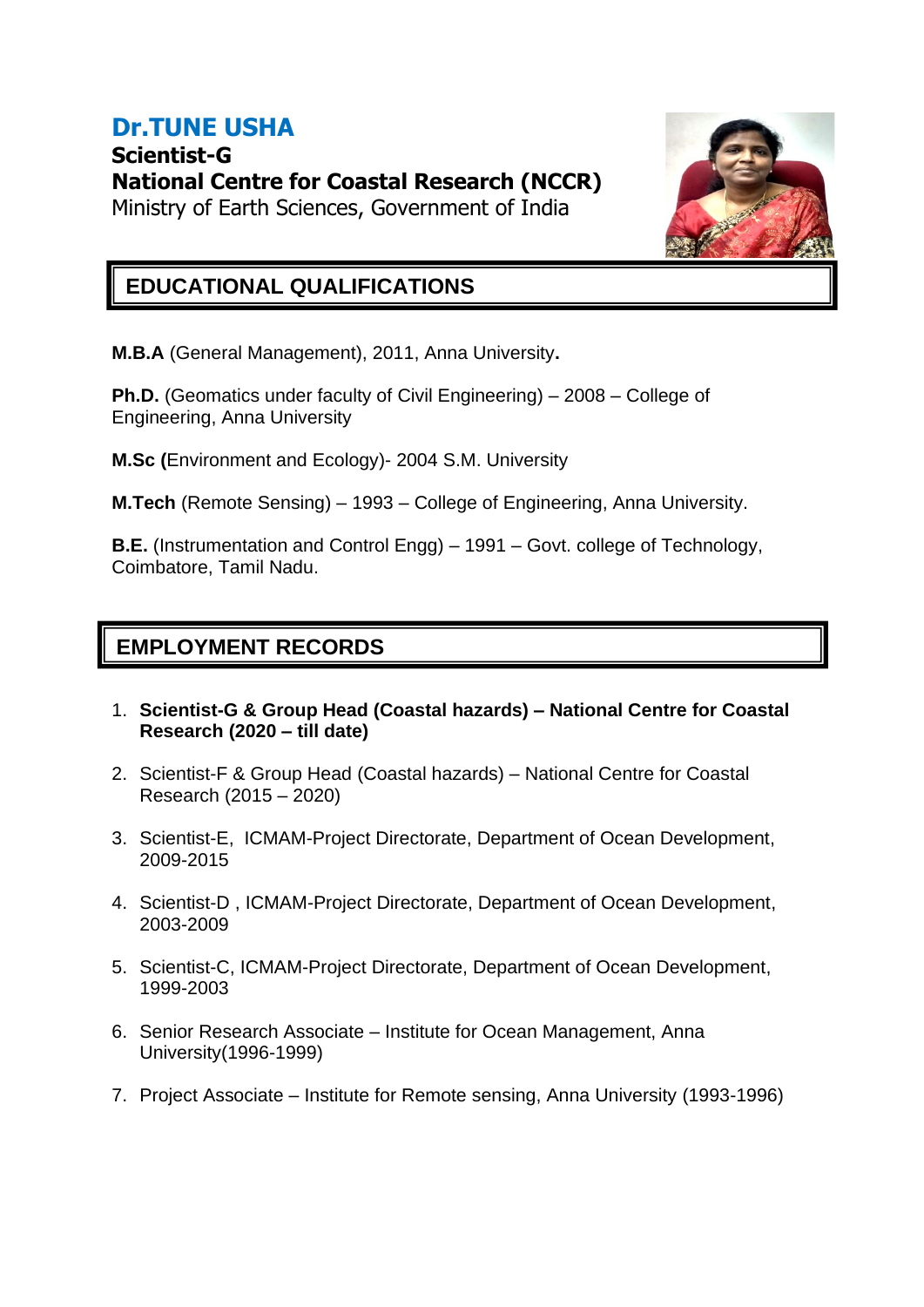# **MAJOR PROGRAMS & ACHIEVEMENTS**

#### **Domain Expertise**

Applications and development of Geospatial solutions for addressing issues related to coastal ecosystems, hazards , vulnerability and risk.

#### **Major Programs**

- ➢ Involved in the development of two operational Coastal Flood Warning System for the coastal cities of Chennai and Mumbai. Integrated Flood warning systems are end-to-end web GIS based decision support systems comprising of data from weather models, field data and inundation generated using a combination of numerical models and translated to GIS based ward level information. Both the systems are being used by the State Governments for mitigation operations.
- ➢ Involved in the development of Marine Spatial Plans for two areas namely Puducherry and Lakshadweep
- ➢ Development of GIS information system for Coastal critical habitats along the Indian Coastline.
- ➢ Tsunami inundation mapping and modeling using ALTM and Cartosat data for the entire Indian Coast and generation of large-scale Tsunami hazard maps for the entire Coastline.
- $\triangleright$  For the Safety of the fishing community specially during times of coastal hazards, a Dashboard and app (Thoondil) was developed along with the Department of Fisheries, GoTN and is being used across the state, the real time data is being received at DoF office and NCCR. Similar system was also developed for Kozhikode, Kerala in their vernacular language.
- ➢ Development of biophysical vulnerability for Andhra Pradesh, Maharashtra, Odisha and Tamil Nadu using Invest model.
- ➢ Development of a multi-hazard decision support system for coastal hazards
- ➢ Training and capacity building activities of NCCR and have conducted about 80+ training programmes to the coastal stake holders.

# **AWARDS**

1. Recipient of the Vel's University award "Achiever in Science – 2017"